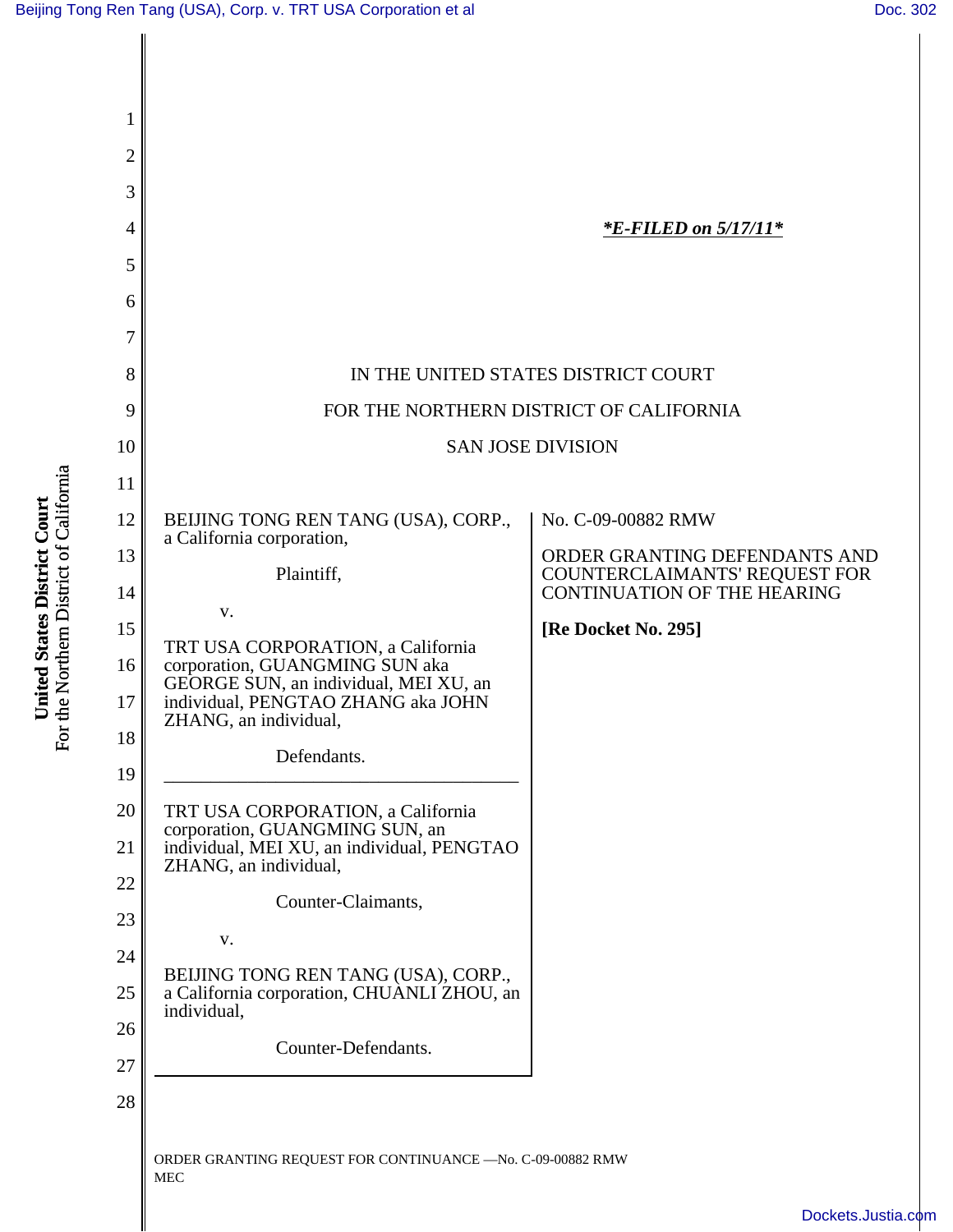Zhang (collectively, "the TRT parties") request a continuance of the hearing regarding plaintiff and counter-defendants' Renewed Motion for Judgment as a Matter of Law and for New Trial in order to permit the TRT parties to file additional briefing in opposition. The request is granted. The hearing is continued to July 1, 2011. The TRT parties' brief in opposition is due on June 1, 2011. Any reply brief is due on June 10, 2011. )<br>Mala M Whyte DATED:  $5/17/2011$ RONALD M. WHYTE United States District Judge ORDER GRANTING REQUEST FOR CONTINUANCE —No. C-09-00882 RMW  $MEC$  2

Defendants and counterclaimants TRT USA Corp., Guangming Sun, Mei Xu, and Pengtao

For the Northern District of California For the Northern District of California United States District Court **United States District Court**